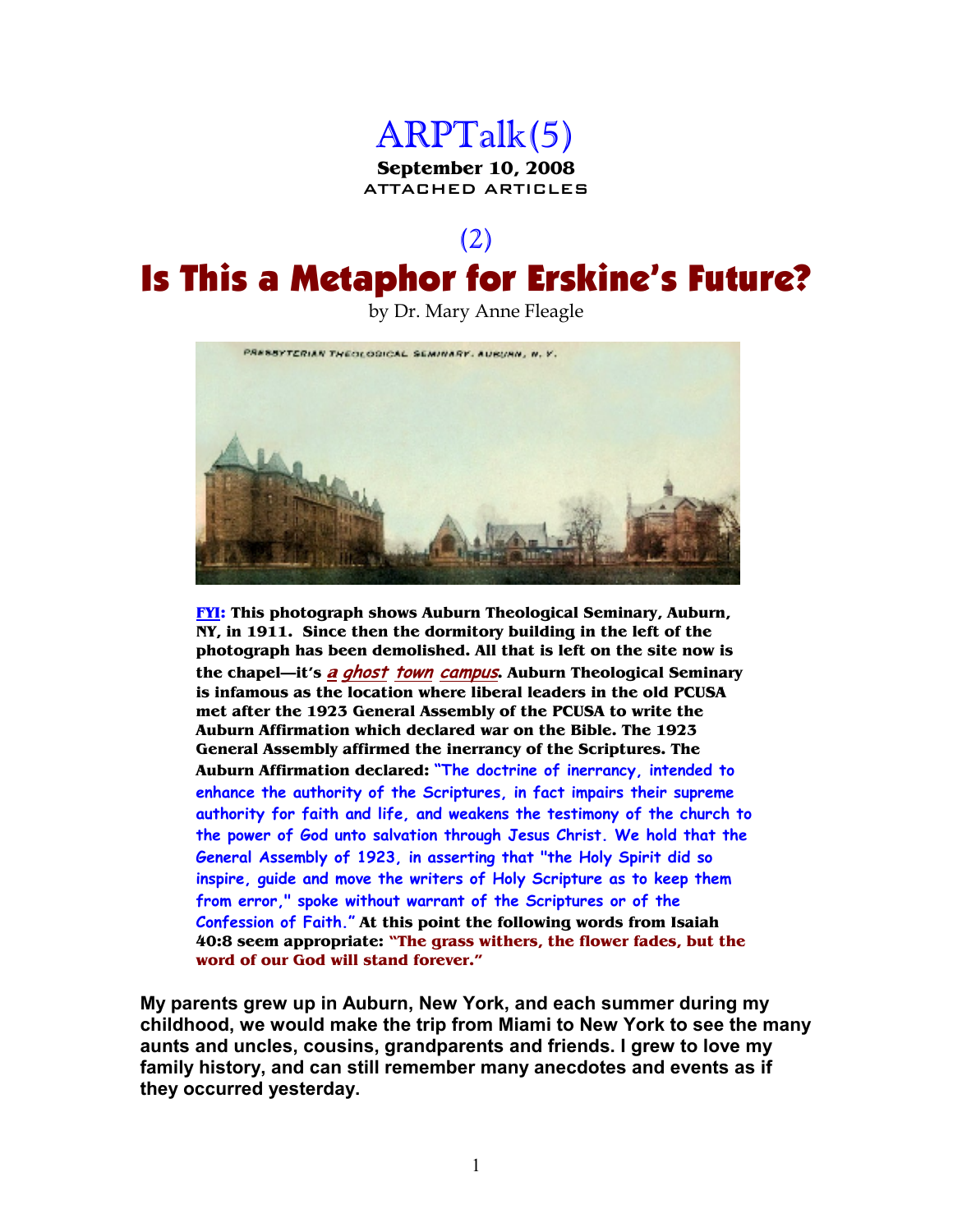**Most of the family lived within walking distance of each other, and my cousins and I walked all over town exploring the backyards and gardens of our relatives. I still know the addresses of these "ancestral mansions" and so, when I brought my husband up to Auburn a few years back, we made the grand tour of the old home town.** 

**He was especially interested in Seminary Street, where my uncle Frank Caruana lived. Usually, streets are named for a reason, and this was no exception. But what had become of the "Seminary"?** 

**Ed's question led me to do a little bit of exploration and research. The Willard Chapel, the only remaining building from the seminary, still has a few books, and I was able to find a history of the seminary which used to exist there. Through the generosity of my cousin Thomas Colvin (who chairs the Chapel Preservation Committee), I was allowed to keep a copy of this book. Now for the story.** 

**In the early years of our Republic, western New York State was being populated by a mix of Scots-Irish, Dutch and English settlers. Many of you who know your ARP history recall that there were a good number of ARP churches in the early 1800s in the states of Pennsylvania and New York. Being on the frontier of our growing nation, the Presbyterian and Reformed ministers of the area saw the need for a seminary that would provide instruction and support for the Christian ministry. According to the** *History of the Auburn Theological Seminary***, by Seminary Librarian John Quincy Adams (1918), a meeting of the western New York Presbyterian Synod was held on August 5, 1818, to make plans to open a seminary in Auburn. "Besides these regular members of Synod, there were a number of corresponding members present who exercised considerable influence over the final decision. Among them were President Henry Davis, D. D., of Hamilton College, the Rev. C. TenEyck, a representative from the Classis of Montgomery, and the Rev. William Johnson from the Associate Reformed Church."** 

**However, the memory of the Auburn seminary has grown dim. The Willard Memorial Chapel Building, center of the photo, is all that is left of the Auburn Theological Seminary in the city of Auburn. The Louis B. Tiffany windows in the Chapel, valued at many millions of dollars, are called "The Tiffany Treasure of the Finger Lakes." The windows are beautiful, but the Chapel has not been used for the proclamation of the Gospel for many years. The Seminary moved to New York City and took its library with it. Now it is a part of Union Theological Seminary. The dormitories, which are visible on the left of the photograph, were purchased by the City of Auburn, and were used as low income housing. Veterans returning from WW2,**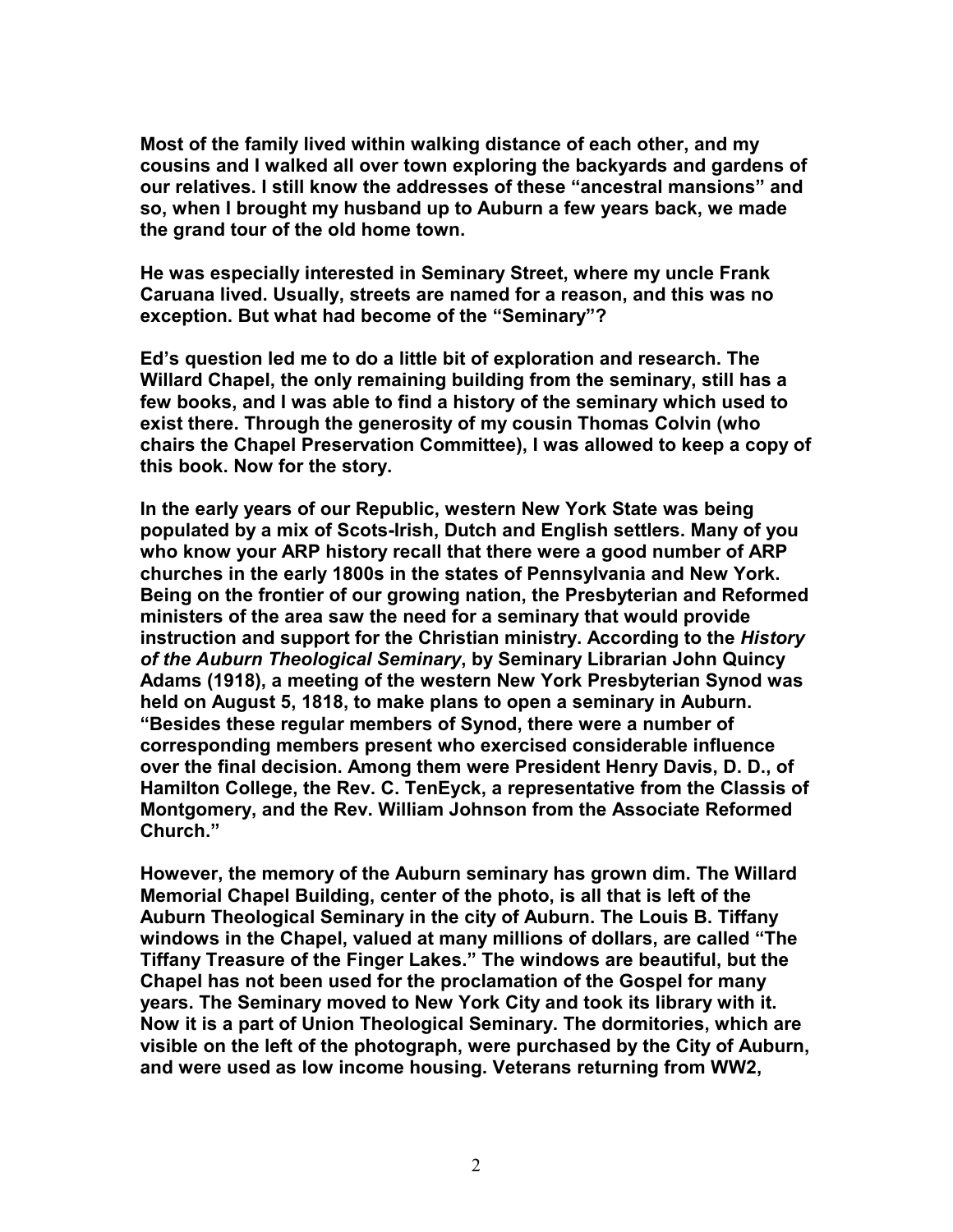**including a few of my aunts and uncles, lived there until the building was demolished.** 

**Why did the seminary move? Why did such a grand plan falter and collapse after over a hundred years of witness and work? What happened to the Associate Reformed congregations in New York? It seems a good answer may be found on the webpage of the Seminary's current version. Maybe it is just me, but it looks like the webpage author almost took delight in including a quote from John Williamson Nevin, then a student at Princeton Seminary, who in 1825 observed that Auburn's theology was "a little swerved" from the straight line of Calvinist doctrine. The Seminary webpage also celebrates its current "struggle against fundamentalism."**

**The smoking gun in this "struggle against fundamentalism" was The Auburn Affirmation. Named for the seminary whence it originated, the Affirmation sacrificed doctrinal purity for unity among the body known then as the Presbyterian Church in the United States of America (the "Northern" Presbyterians").** *"***Liberty of thought and teaching of its ministers" (Title 1, par. I) took precedence over the great truths of the Christian faith as taught in the Scriptures and outlined in the Westminster Confession of Faith. The authors of the Affirmation held that there is "no assertion in Scripture that its authors were kept from error" (Title 2, par. I). The controversy leading to the Affirmation was the charge to the General Assembly in 1923 that "doctrines contrary to the standards of the Presbyterian Church have been preached in the pulpit of the First Presbyterian Church of New York City" (Title 2, par. III). Why are we not surprised!**

**Memories are good, but this particular exploration of times past did not turn out to be particularly pleasant for me. The pleasant splendor of the Chapel was tainted by the realization that without the witness to Jesus Christ, it was just another pretty building. My heart was heavy, knowing that the compromises of The Auburn Affirmation are presently before our very own Erskine Theological Seminary. I leave you with the hope and fervent prayer that we can take a lesson from the Auburn Seminary experience, and not allow our light to grow dim, fade and wink out.**

**Editor's Comments: We in the ARPC have something remarkably like The Auburn Affirmation in our history, at least with regard to biblical authority. It's the Covenant of Integrity. This document, following on the heels of the 1979 General Synod which adopted Dr. Grady Oates' motion on biblical authority which affirmed that the Bible "is the word of God and without error in all that it teaches," was a response and rejoinder to the action of General Synod. The signers of the Covenant of Integrity sought to say that the adopted motion of the 1979 General Synod did not mean "inerrancy." The list of signatures**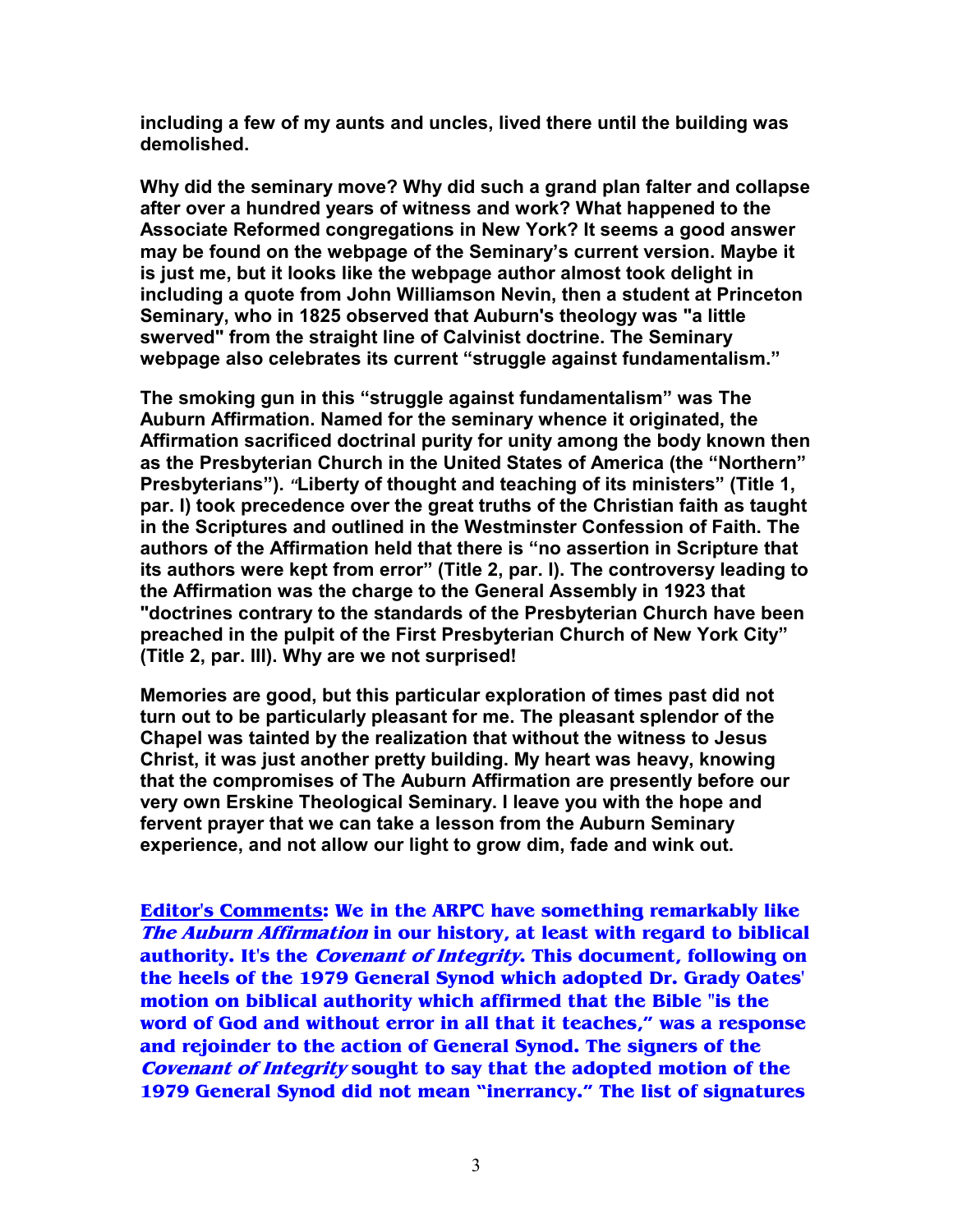**to the Covenant of Integrity reads like a Who's Who of the moderateto-liberal wing of the ARPC in 1980, and includes names such as Michael E. Woodard, Lonnie L. Richardson, and Kenneth F. Morris. Also among those signing the Covenant of Integrity was Randall T. Ruble, now President of Erskine. Now, by action of the 2008 General Synod, the bar is raised and our General Synod has embraced an unambiguous statement on biblical inerrancy. What we do not know, and now need to know, is this: Do the senior administrators at the college and seminary affirm this statement? Do they believe the affirmation of the 2008 General Synod to be a true and accurate representation of what the Bible says? And, if they affirm this statement (and I hope they do), what is their plan to apply this statement to the mission of the college and seminary? Will you tell us plainly? ARPTalk will provide unlimited and unedited space.**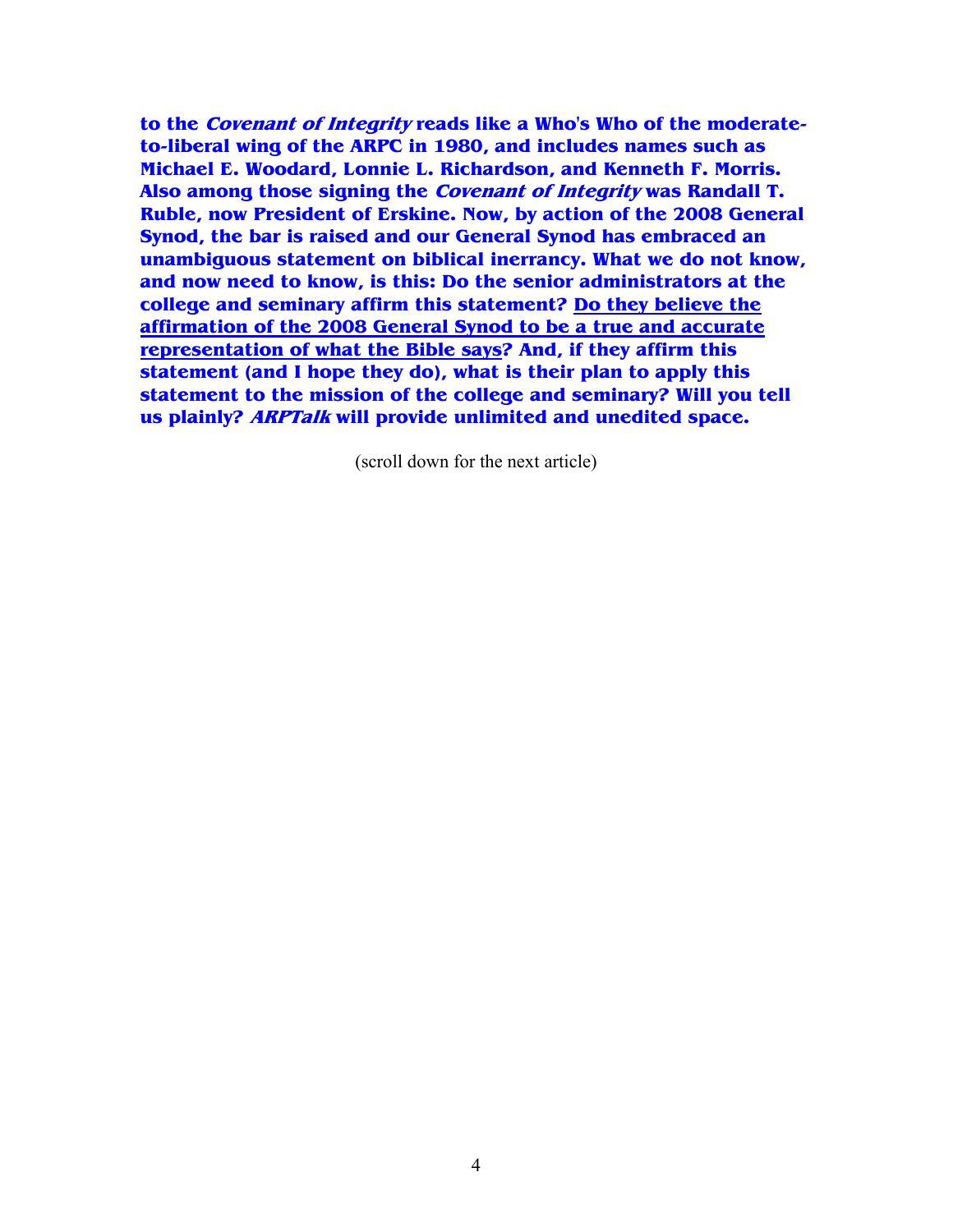(3)

# AN OPEN LETTER TO THE SEMINARY **COMMITTEE**

**I have been thinking about the next meeting of the Seminary Committee. I thought I would jot down some thoughts and questions that may help in that discussion.** 

- **1. What is the end game? Is the purpose of this exercise the framing of a statement on inerrancy that so broadens the term inerrancy as to make it unrecognizable? Such folly will greatly distance the ARPC from NAPARC, if not jeopardize our membership in NAPARC. Such an attempt will also intellectually demean Professors Burnett and Bush, for they are being forcefully pushed where they are clearly not in accord. It will create a virtual fire-storm throughout General Synod and further distance ETS from the heart of the ARPC, making ETS essentially a theological ODDITY in the ARPC.**
- **2. HOW were Dr. Burnett and Dr. Bush hired by ETS? What was the justification for their positions? Was the process outlined by ATS and the Southern Association followed? Who were the members of the Search Committees? In what publications were the job descriptions advertised? I don't remember seeing them in the Associate Reformed Presbyterian. What was the search process? It is reported that a large gift was given to subsidize the hiring of Dr. Burnett. It is reported that normal procedures were ignored. Is this true? Are professorships at ETS up for sale?**
- **3. Why are Burnett and Bush NOT members of the Evangelical Theological Society? The only qualifications for membership are affirmation of the Trinity and inerrancy. Surely they believe in the Trinity. The only other requirement is the very issue that is now in contention! Were their membership applications rejected? It is reported that Dr. Burnett cannot affirm the position statement adopted by the 2008 General Synod. Does he realize that the statement is little more than a summary copy (a plagiarism, if you will) of the Chicago Statement on Biblical Inerrancy?**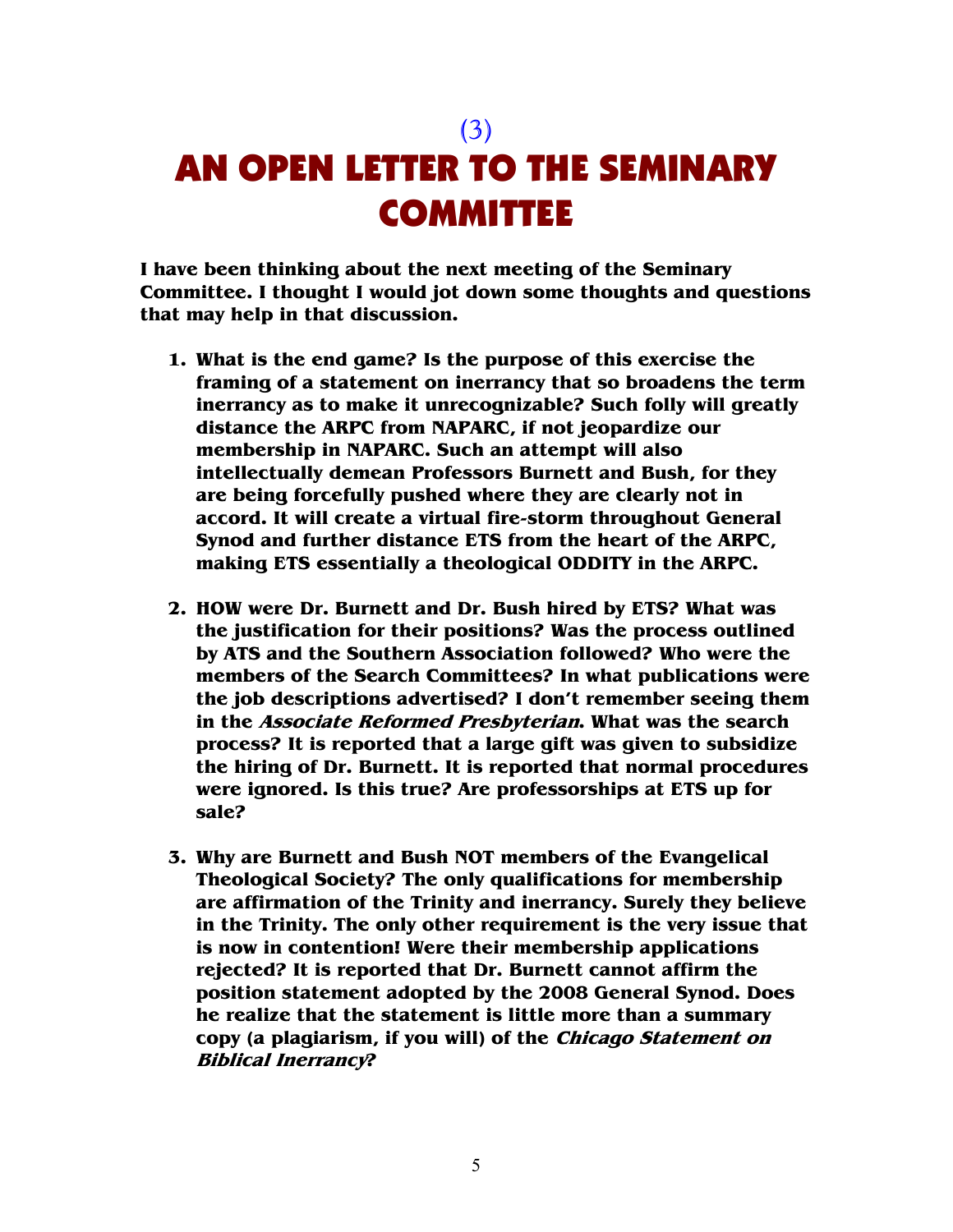- **4. What was the tenure process that was used for Professor Burnett? As I understand it, the tenure process works in this manner: A professor must teach full-time at Erskine for seven years (or a combination of service at Erskine and other institutions totaling at least seven years). The Dean (Dr. Bell) has to approve the faculty member's application and initiate the process; the Executive Vice-President (Rev. Gaston) then approves and recommends action to the Tenure Committee; the Tenure Committee looks at the application, examines, approves and recommends to the President; the President (Dr. Ruble) then has to approve and grant tenure. The President has the power to veto. Does this mean all three of the senior administrators at ETS approve what Burnett believes about Scripture? What documents were examined by the Tenure Committee? Were issues regarding Dr. Burnett's doctrinal conformity discussed when the Tenure Committee met? What were the issues that were raised? Given that Dr. Burnett has taught at ETS for only six years, what was the math used to get seven years out of six?**
- **5. Did the Academic Dean of the Seminary, the Executive Vice-President of the Seminary and the President of the College ponder how this would be received by the General Synod? Is ETS's main concern the General Synod or "the greater church?" How is "the greater church" defined: the PC(USA), the PCA or the Southern Baptist Convention? The administrators are bold to say that ETS is the seminary of the ARPC. Are they listening to the General Synod? What did the 2008 General Synod say? At the 2007 General Synod Dr. Ruble, as he spoke and answered questions regarding the direction of Erskine, begged that the problems at the College and Seminary were not his making. That can't be said now. Both Dr. Ruble and Reverend Gaston are aware of the direction of the General Synod. What future do they envision for the institution that takes it in a direction contrary to the direction of the General Synod? Are they on board with the direction of the ARPC or opposed to it? Is this the proper and wise use of the stewardship that has been entrusted to them?**
- **6. It is reported by Reverend Wright that Dr. Burnett stated in class that inerrancy is an over-emphasis on the Bible, if not worship of the Bible. Could he explain what he means by that? Sources report that Dr. Burnett held up a Bible and asked his students if they worshiped the Bible? Is that wise in an**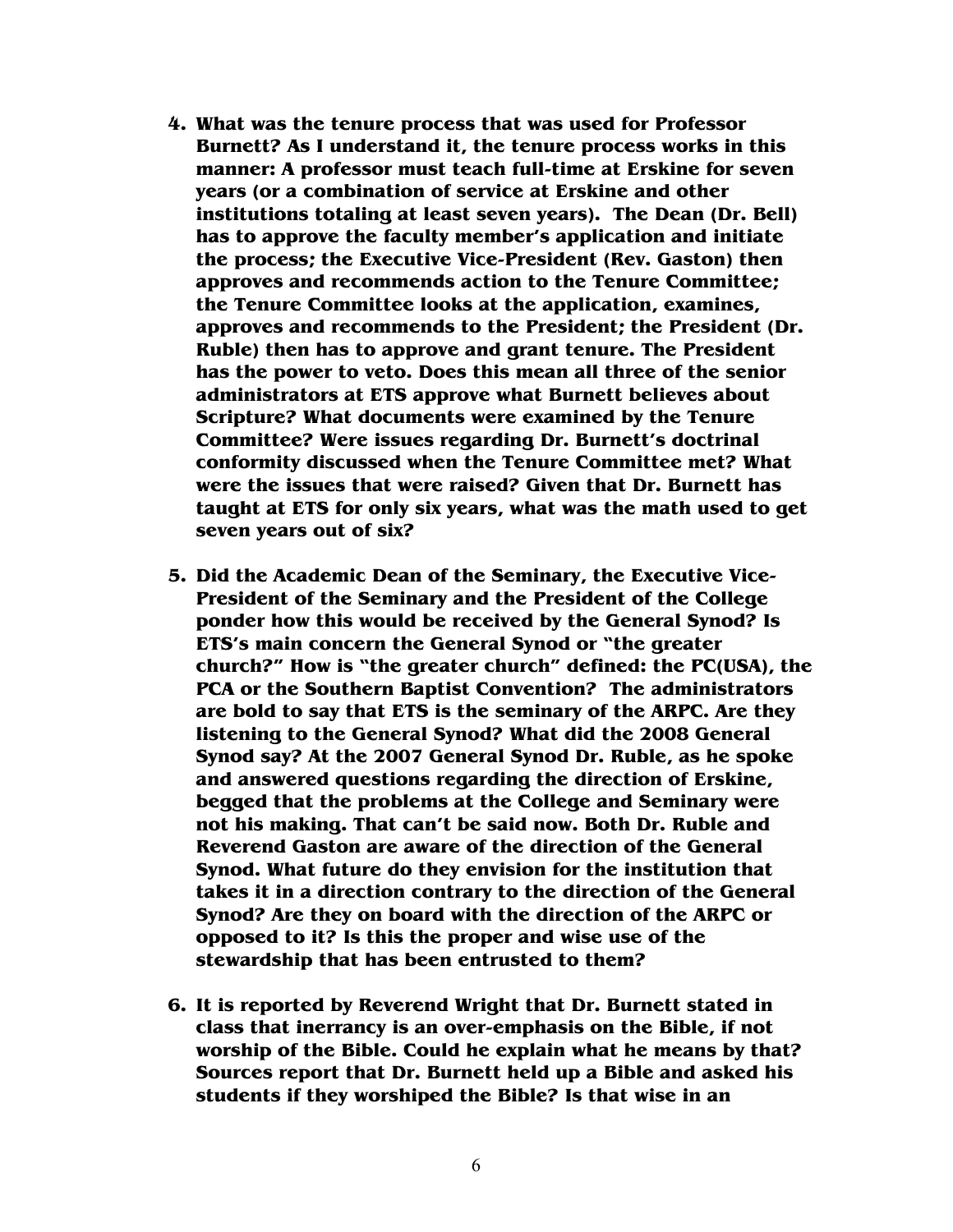**institution that is tasked in the training of ministers who will teach the Bible? It is well known that such a technique is used by those who attack the authority of the Bible.** 

- **7. Is it not a concern of the Committee and the Administration that many of our brightest and best graduates of Erskine College are opting to attend other seminaries, asserting theological inexactness and laxity at ETS for their leaving?**
- **8. In the bank branch where my wife works the employees are tasked with caring for money. An audit of the money is never internal. The auditors are external. The branch staff gets out of the way of the auditors. ETS is tasked with caring for biblical truth, and that is far more valuable and important than money. Sources report that the Seminary Committee meeting was influenced by Reverend Gaston (Executive Vice-President of the Seminary), Dr. Bell (Academic Dean of the Seminary), and Dr. Fairbairn (Associate Dean of Theology). Their presence and participation POISONS the process and opens the process to charges of disingenuousness and manipulation. Is this the execution of the old techniques of spin and control? It looks like an internal audit with a PREDICTABLE outcome.**

**These are some of the questions that many of us are thinking and asking. How are these questions to be dealt with? Will the reputation of ETS be restored among ARPs or will it continue to be caricatured as "Erskine smurskine, who cares" (not my words or sentiment)? There's an old proverb that says "If you have gone down the wrong road a long way, turn around and go back!"**

**These are my thoughts,** 

Charles W. Wilson

**Chuck**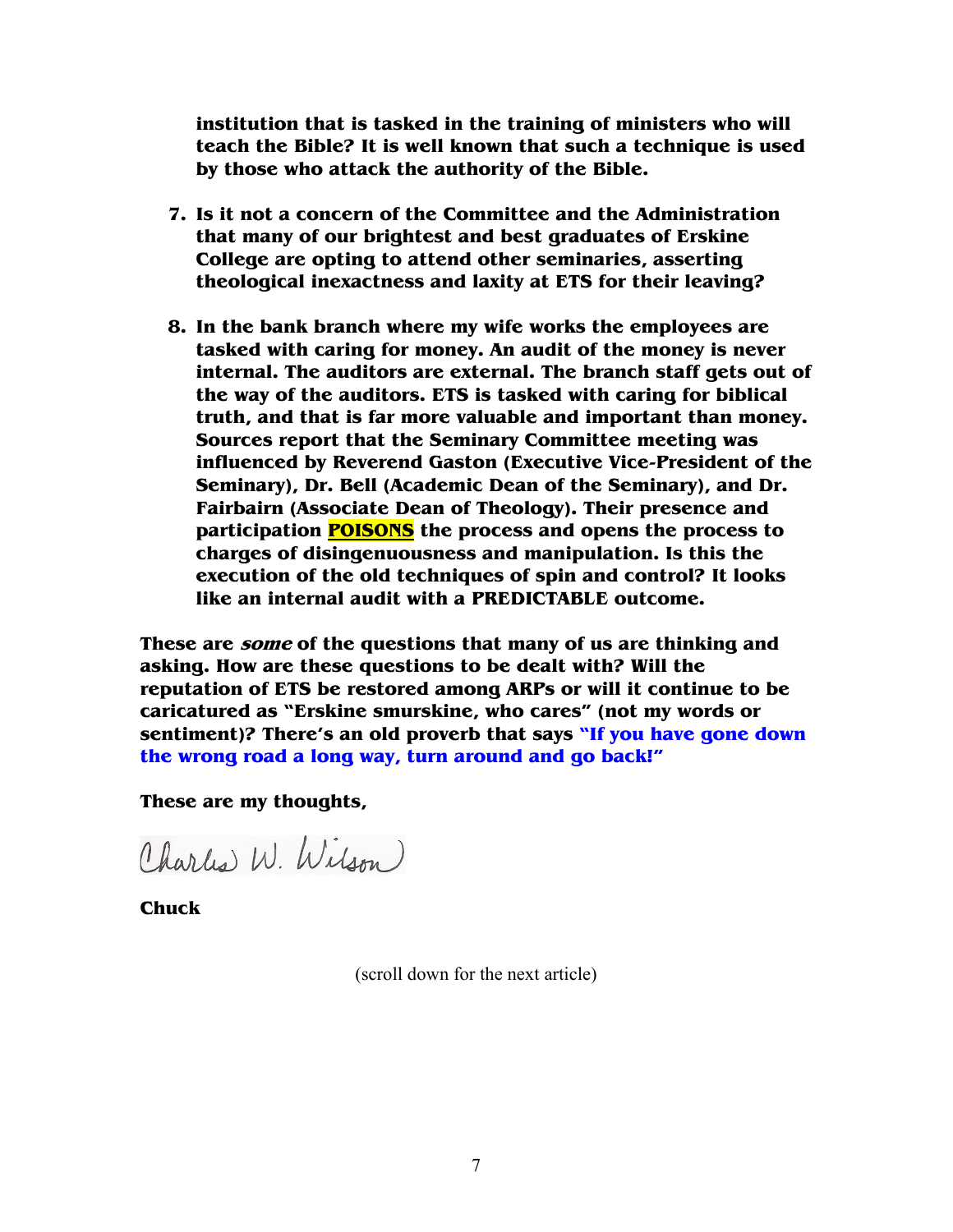## (4) Kudos to Erskine College for Academic Recognition

**from Erskine NetNe**ws

#### **8.20.08**

### **Erskine ranked in top 100 colleges by Forbes.com**

In an effort to provide an alternative to U.S. News & World Report's annual "Best **Colleges" edition, Forbes.com has come up with its own set of rankings of higher education institutions across the country.** 

**Released last week, the rankings list Erskine College 95th among 569 undergraduate institutions.** 

**Forbes.com, in conjunction with Dr. Richard Vedder, an economist at Ohio University, and the Center for College Affordability and Productivity (CCAP), inaugurated the new rankings. In the report, CCAP ranks the institutions based on the quality of the education they provide and how much their students achieve.** 

**"Erskine's ranking confirms what we have argued for years -- that we are the best buy among the best colleges in South Carolina and the nation," said Dr. Donald V. Weatherman, executive vice president and dean at Erskine. "This is probably why so many of our graduates end up in the best graduate programs in the nation as well."** 

**Among colleges and universities in the state of South Carolina, only Wofford College was ranked ahead of Erskine and only those two schools were among the top 100 institutions.** 

**Other South Carolina colleges and universities to make the list of 569 schools behind Erskine were Claflin, Furman, The Citadel, Presbyterian, University of South Carolina, Clemson and South Carolina State.** 

**Forbes.com is straightforward about the intention of its first foray into college rankings.** 

**"Competition is good," Forbes.com said of its new rankings. "Choosing a four-year undergraduate college is one of the biggest decisions a typical American family can make. And for too many years, information about the quality of American higher education has been monopolized by one publication, U.S. News & World Report.**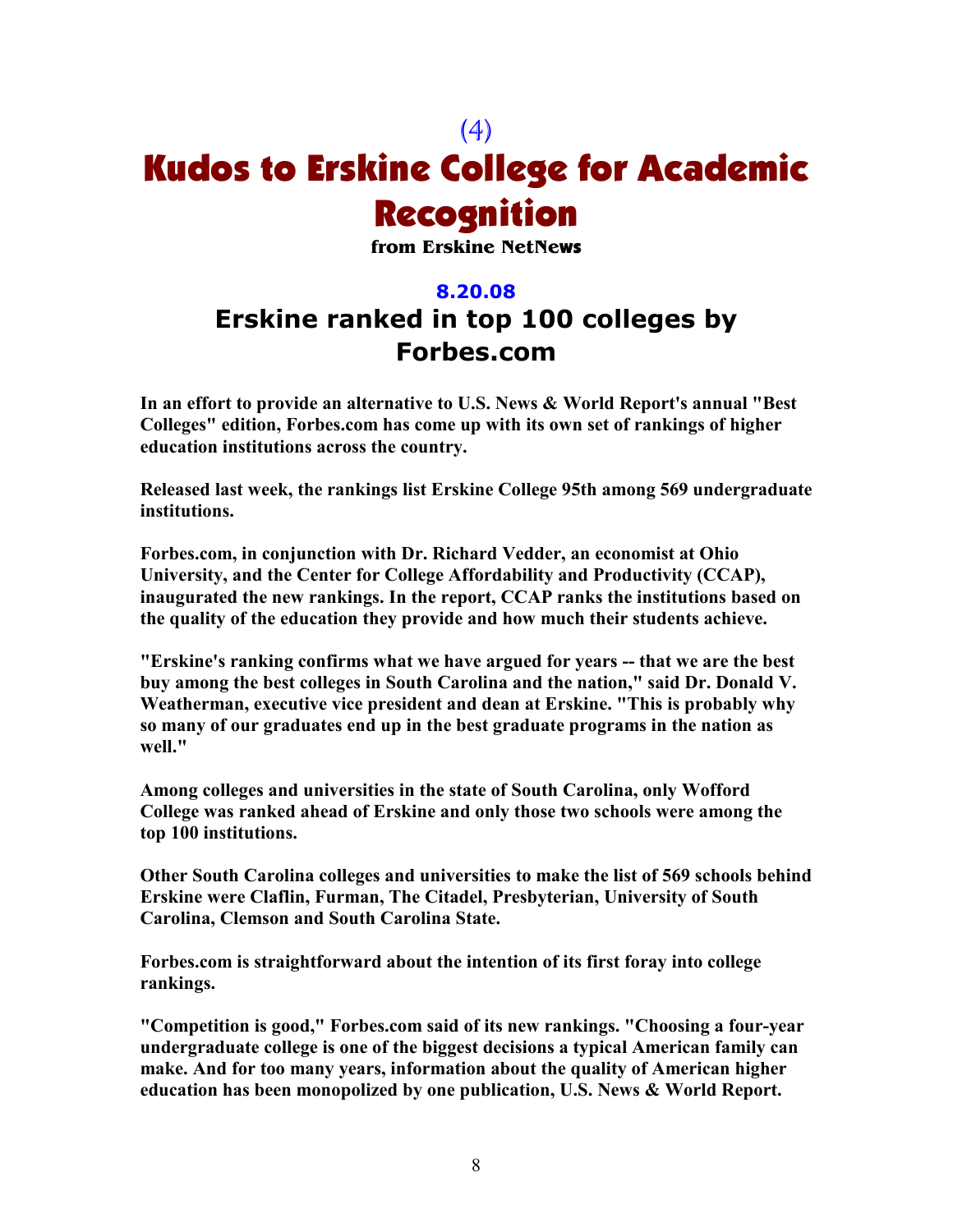**We offer an alternative."** 

**CCAP's methodology focuses on evaluating institutions from a student's point of view by asking questions such as:** 

**• How good will my professors be?** 

- **Will the school help me achieve notable career success?**
- **If I have to borrow to pay for college, how deeply will I go into debt?**
- **What are the chances I will graduate in four years?**
- **Are students and faculty recognized nationally, or even globally?**

**To answer those questions, CCAP staff (mostly college students themselves) gathered data from a variety of sources. They based 25 percent of the rankings on 7 million student evaluations of courses and instructors, as recorded on the Web site RateMyProfessors.com** 

**Another 25 percent depended on how many of the school's alumni, adjusted for enrollment, are listed among notable people in Who's Who in America.** 

**The other half of the ranking was based equally on three factors: the average amount of student debt at graduation held by those who borrowed; the percentage of graduates receiving their degrees in four years; and the number of students or faculty, adjusted for enrollment, who have won nationally competitive awards such**  as Rhodes Scholarships or Nobel Prizes.

**"The Forbes methodology is important because of the colleges and universities it did not include among the top 500 institutions," Weatherman said. "Dr. Richard Vedder is a well-known analyst of higher education and he adds even more credibility to the rankings."** 

**The data showed that students "strongly prefer" smaller schools to big ones, as the median undergraduate enrollment in the top 50-ranked schools is about 2,300, and only one of the top 50 (the University of Virginia) has more than 10,000 undergraduate students.** 

**"Small liberal arts schools shine in our rankings," Forbes.com said, "probably due to both the quality of their faculty and the personal attention they can provide."** 

#### **8.27.08**

**Erskine again ranked second among baccalaureate colleges in the South by U.S. News & World Report**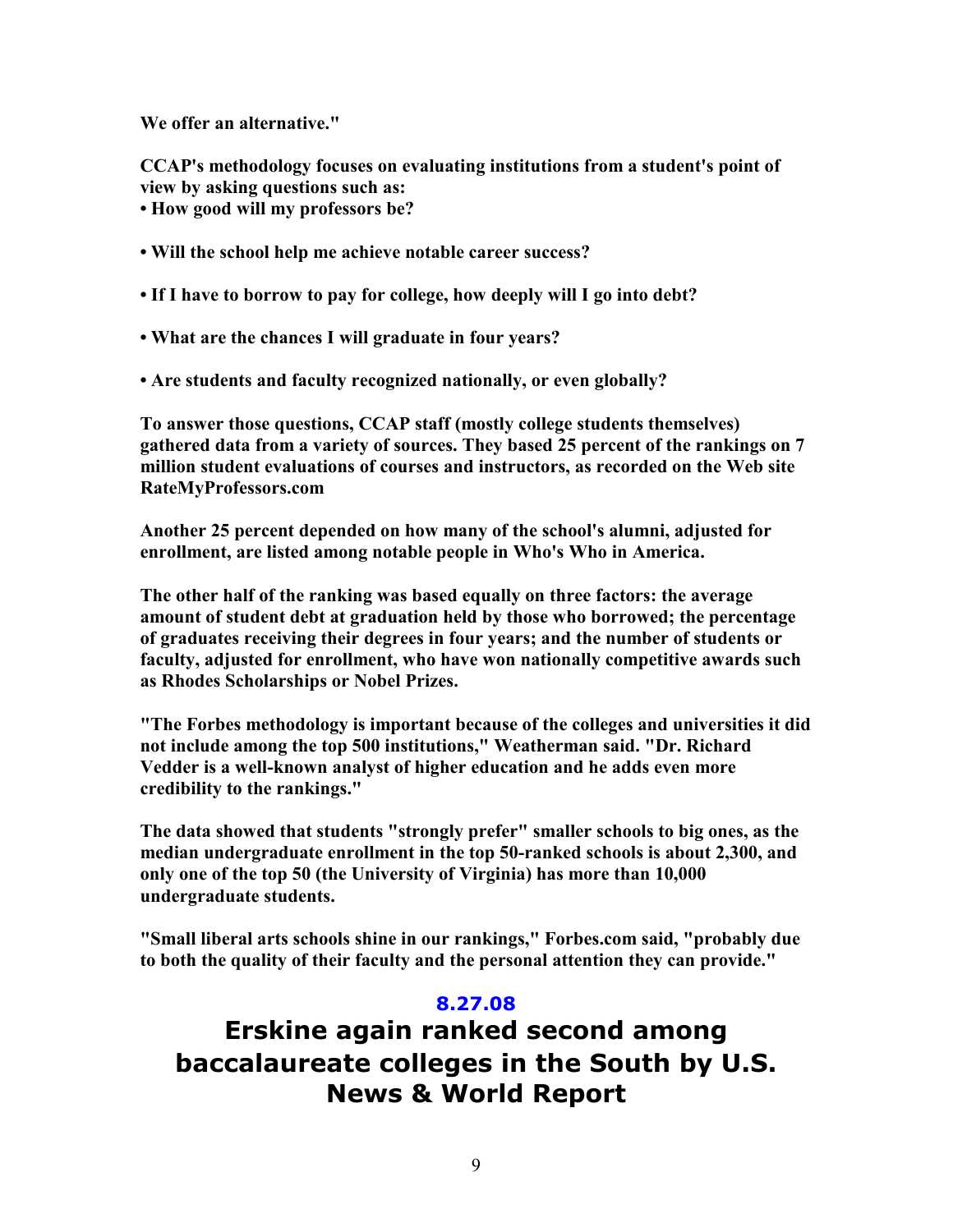**Erskine College has been ranked as the second-best baccalaureate institution in the**  South in the U.S. News & World Report's "America's Best Colleges" edition for the **second consecutive year.** 

**The ranking follows on the heels of Erskine being ranked the 95th-best institution of higher learning in the nation by Forbes.com** 

**Highlights of the college rankings will be published in the Sept. 1 issue of U.S. News & World Report, which was available for newsstand purchase on Monday, Aug. 25. The 2009 America's Best Colleges will be available as of Tuesday, Aug. 26.** 

**The Best Baccalaureate Colleges are institutions that focus on undergraduate education and offer a range of degree programs -- in the liberal arts, which account for fewer than half of their bachelor's degrees, and in professional fields such as business, education and athletic training.** 

**"Erskine's standing in both U.S. News and the new Forbes college rankings shows that we are a remarkably fine educational institution regardless of the methodology used," said Dr. Donald V. Weatherman, executive vice president and dean at Erskine. "I appreciate the Forbes system because it is based on hard data whereas U.S.** News bases 25 percent of its ranking on the opinion of peer institutions. I **always have a preference for facts over opinion. Fortunately, Erskine's fine quality is revealed either way."** 

**Forty-eight schools are listed in the South's best baccalaureate colleges and Erskine trails only Ouachita Baptist University (Ark.).** 

**Erskine is ranked ahead of all South Carolina schools -- Claflin is ranked 13th, Coker is ranked 16th, University of South Carolina-Aiken is 23rd, Newberry is ranked 31st, Anderson University is 33rd, Lander University is 35th, and University of South Carolina-Upstate is also 35th.** 

**Among the statistics that helped Erskine achieve the #2 ranking were: overall score (96); peer assessment score (3.0); average freshman retention rate (76 percent); average graduation rate (67 percent); percentage of classes under 20 (77 percent, 2007); percentage of classes of 50 or more (0 percent, 2007); student/faculty ratio (12:1, 2007); percentage of faculty who are full time (82 percent, 2007); SAT/ACT 25th-75th percentile (983-1205, 2007); freshmen in top 25 percent of high school class (57 percent, 2007); acceptance rate (66 percent, 2007); and average alumni giving rate (29 percent, 2007).** 

There are 286 baccalaureate colleges ranked among the four regions -- North, **South, Midwest and West.** 

The U.S. News rankings are based on several key measures of quality, including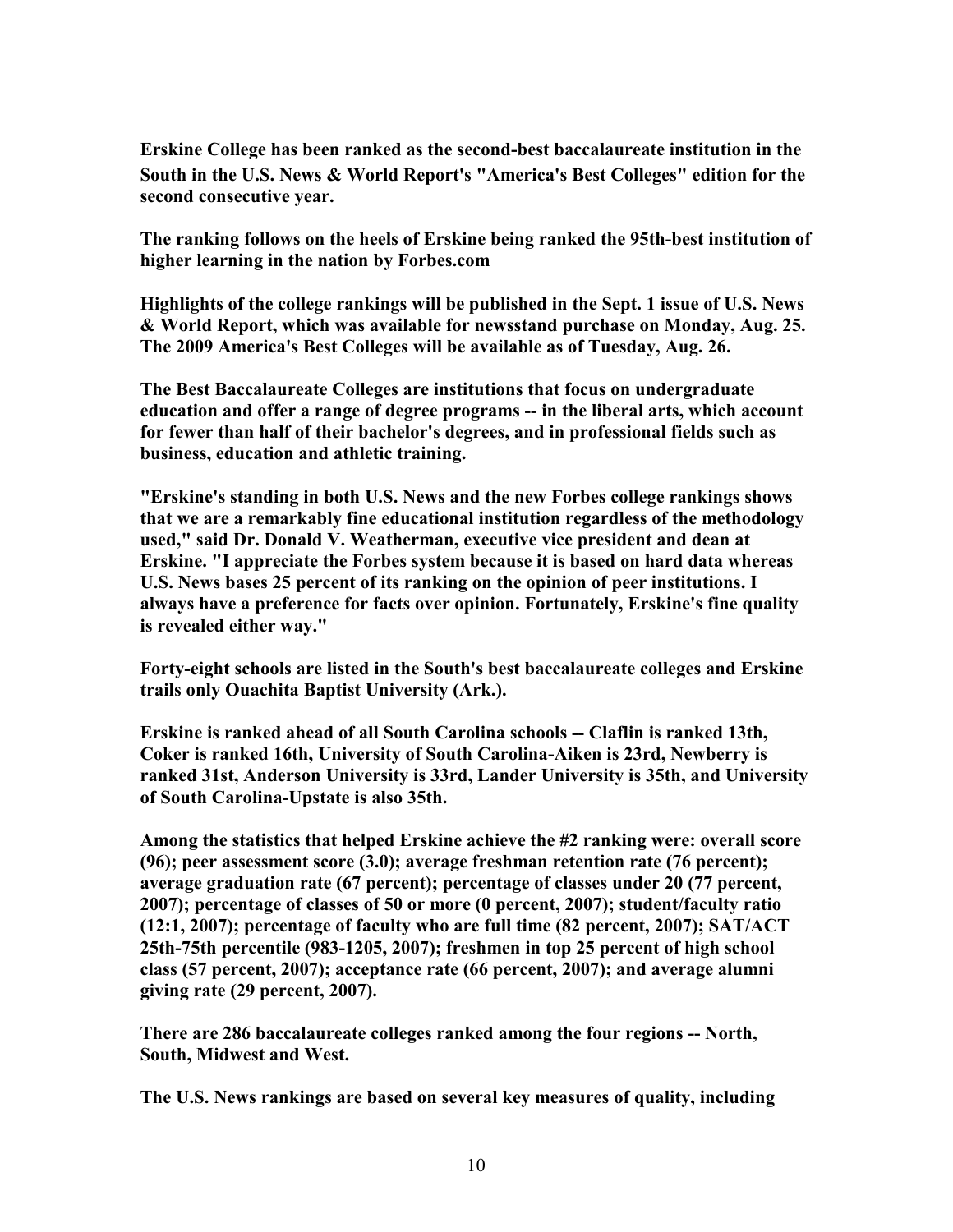**peer assessment (25 percent), graduation and retention rates (25 percent), faculty resources (20 percent), student selectivity (15 percent), financial resources (10 percent) and alumni giving (5 percent).**

**Editor's Comments: Congratulations are due the Erskine College faculty for their enviable academic accomplishments. No one I know has ever doubted or criticized the Erskine College academic community for their standards. The criticism has been in the realm of the spiritual/biblical. The Erskine claim is uniting the intellectual and spiritual. The following article by college student Josh Grimm addresses this.**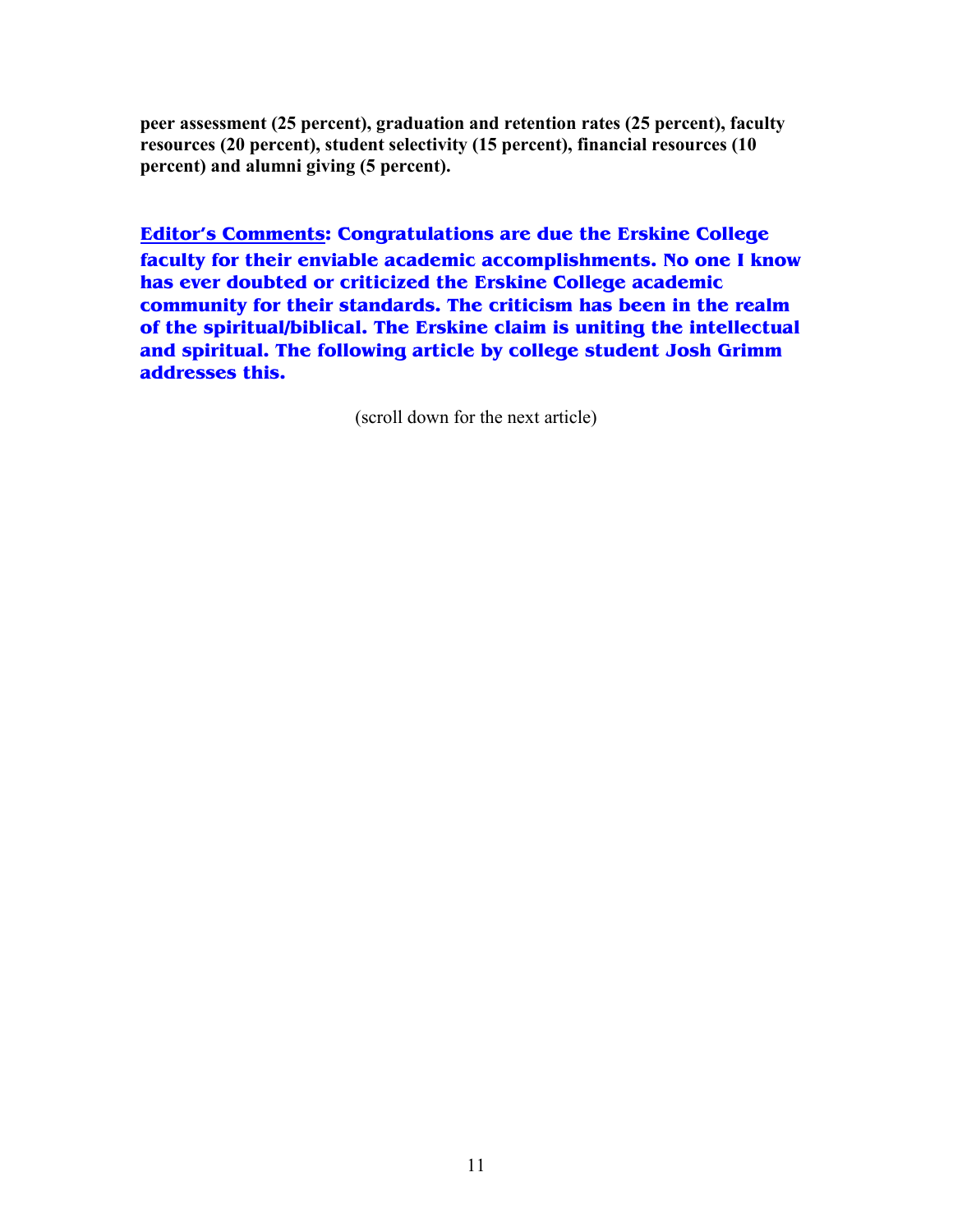### (5)

## Old Challenges, New Opportunities for Erskine

**By Joshua Grimm Erskine College, Class of 2009** 

*Note, JG:* **The following article is a revised version of an article that appeared in the January 2008 issue of** *The Erskine Mirror***. It is reprinted with permission of the author.** 

**The family atmosphere marking Erskine represents one of our greatest strengths; but we must pay careful attention to it or it may become one of our biggest weaknesses. Families may either lovingly deal with problems, or they can gloss over their problems and suppress them. Out of love for the family that makes up the Erskine community we need to honestly assess and confront the challenges facing us. I challenge us all to a conversation about what it means for us to be a community of administrators, scholars, and students.** 

#### *Old Challenges*

**The conversation must begin with an open discussion concerning our educational philosophy and its ambiguous past. There exists within Erskine's "institutional DNA" a certain ambiguity about what our educational philosophy really is. Until the 1960s, Erskine was largely a socially conservative church-related liberal arts college in the ARP tradition of pietistic Christianity. With the 1960s and new presidential Administrations came a turn toward more liberal social policies on campus and an approach toward education that viewed faith and reason as inhabiting different "stories" of the world. The ARP Church began to respond to that trend with its 1977 ARP Philosophy of Christian Education, but Erskine's Board of Trustees and its Administration neither had the vision nor the will to fully adopt that philosophy at Erskine. Thus began the entrenching of the dichotomy between "Christian commitment and excellence in learning."** 

**During the 1980s Erskine increased its academic standards and moving into the 1990s Erskine paid increased attention to the Sciences, an investment culminating in the building of the Daniel Moultrie Science Center. During the period of re-focusing on academic standards in the 1980s Erskine's Christian commitment (in an apparent reaction by moderate to liberal Administrations to the pietism of Erskine's past) began to be de-emphasized. That changed in the 1990s, with the Strobel Administration. As Dr. Bright Lowry's "Report for the Purpose Committee"**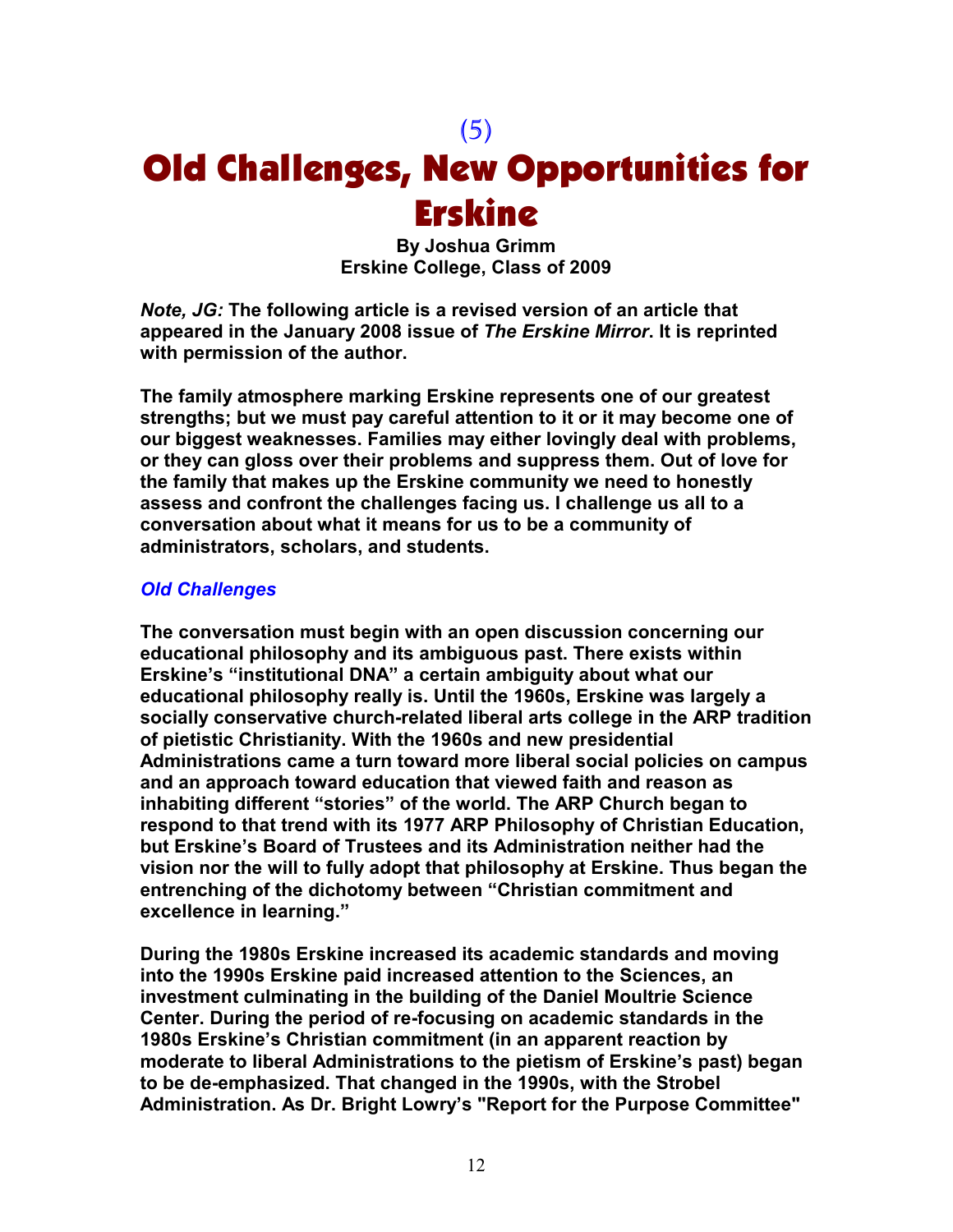**for Erskine's 2001 Self-Study notes, coming off of Erskine's decline in enrollment in the early 1990s the College brought in the consulting firm Noel-Levitz to evaluate the institution and its retention levels.** 

**In response to these self-studies, then, from 1997 to 2001 Erskine began to emphasize more its status as the only Carnegie BA-I school in the South to also be a member of the Council for Christian Colleges and Universities. This coincides with the beginning of the Carson Administration in 1998, with Dr. Carson's notable statement that a vision for Erskine as a Christian liberal arts college is** 

**…not new - The Philosophy of Christian Higher Education and the Definition of an Evangelical were adopted 21 years ago by the Associate Reformed Presbyterian Church and the Board of Trustees of Erskine college and several years ago in its Mission. I do not intend to add anything new not one new straw on the backs of faculty or staff or students; but I do intend to be consistent in making this vision a reality. Erskine College will be by God's grace what it has been called to be- a Christian Liberal Arts College open to all students. (John Carson, Why A Christian Liberal Arts Education?, Erskine College, 1998; Accessed online at: http://www.erskine.edu/news/carson/comments.html)** 

**Not until the Carson Administration do we see a movement to move Erskine beyond the polarities of its "institutional DNA": vanilla ARP southern cultural pietism, on the one hand, and a kind of vanilla compartmentalist liberalism, on the other. Indeed, by the 2001 self-study, the Strategic Planning Committee's Erskine College Strategic Plan 2001 made its goal "That the College be recognized as one of the finest Christian liberal arts colleges in the nation, advancing its academic reputation, with six hundred students by 2005" (cited in Dr. David Grier, "Section III: Institutional Effectiveness," 4 [2001]).** 

**However, the Carson Administration proved unable to bring about the consensus agreement to its Christian liberal arts vision needed to break the polarities of Erskine's "institutional DNA." The challenge that Erskine faced in 2001 may be best illustrated by the following focus group study results noted by Dr. Lowry's report about the views of Erskine staff:**  "...those who agreed or agreed strongly dipped to fifty-three percent for, **'unites faith and reason' and fifty-five percent for, 'makes students aware of their obligations to GOD' (Lowry, II-6).** 

**Debates over Erskine's new mission statement, and the wide range of disagreement and confusion among faculty and students (not to mention the virtual silence of administrators!), shows that the polarities of Erskine's institutional DNA remain potent.**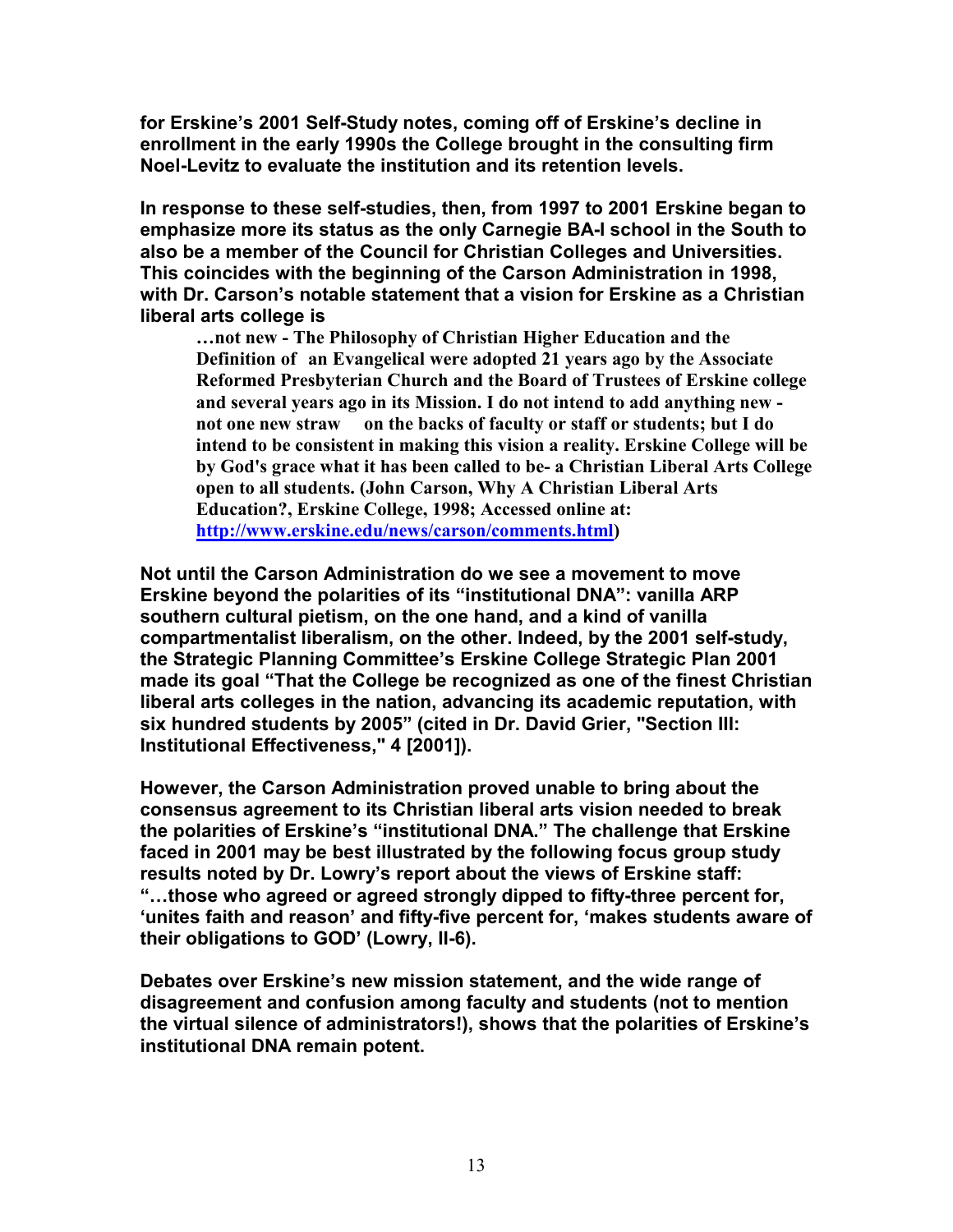**And the potency of those polarities powerfully affects the entire range of institutional, campus, communal, and spiritual life of Erskine College by frequently limiting what we can accomplish in those areas to the minimal. Those polarities lead to a fragmented and insufficiently vigorous vision for education and for community. But Erskine need not stay here.** 

#### *New Opportunities*

**Our vision for what Erskine could be ought not to match the smallness of our campus. Instead, let us move forward by means of a vision of a renewed Erskine, an Erskine beyond the polarities of the past. It is a grand and glorious vision of an Erskine with robust academics seen as the quest of faith seeking understanding through the liberal arts, faculty passionate about educating both the hearts and the minds of their students, and community life led proactively led in its spiritual, intellectual, and recreational aspects by administrators and students.** 

**As we finish this year and look to the future, I ask you to dream big dreams with me. I ask you to be content no longer with mediocrity, with spiritual or intellectual shallowness, or with hypocrisy in Erskine as an institution and a community, in your friends, and in your own heart and mind. I ask you to consider that change and renewal are possible as we act on the basis of a Christian liberal arts vision.** 

**I ask you to reconsider all that you have ever thought was impossible, in your own life and in the life of this community we call Erskine. I ask you to consider that in doing so, the stakes are high as the clouds. The stakes are whether Erskine will be, by the grace of God, an institution and a community that strives to glorify God in all that it does by producing wellrounded, Gospel-centered people lit on fire to serve and bring renewal to a fallen, confused, and hurting world in whatever they do. Will you and I be those kinds of students? Will Erskine College be that kind of institution and that kind of community?** 

**The challenges of Erskine past remain to be tackled. But the time is now to meet those challenges head on, with all the energy, thought, and passion motivated by a breathtaking vision of the Christian liberal arts. The stakes are no more and no less than the state of our souls.**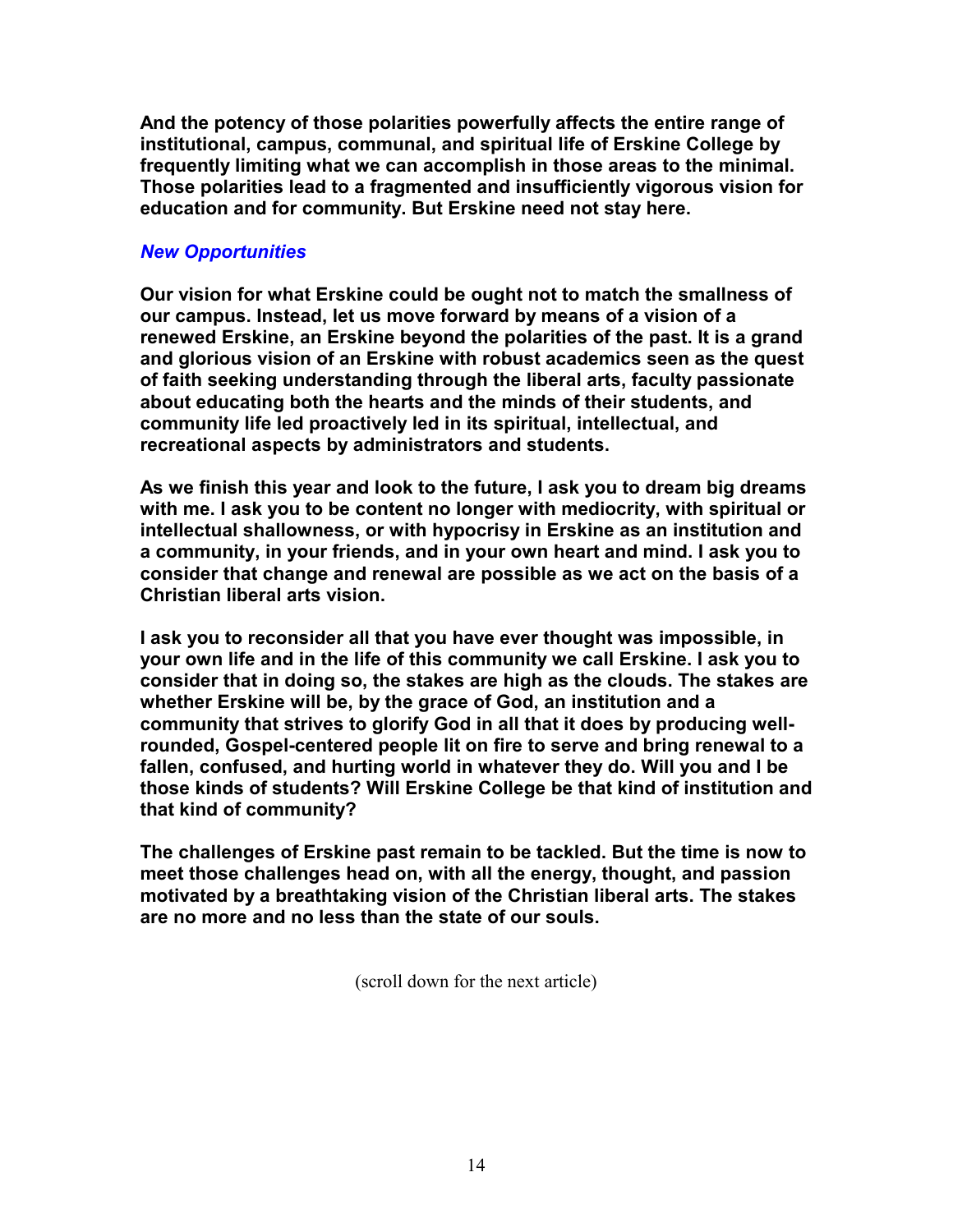(6)

## Erskine College Now Has Buildings Named After a Convicted Felon

**FYI: The Daniel-Moultrie Science Center and the Moultrie-Moss Facility building now bear the family name of a convicted felon. Robert Moultrie is a former Erskine College Board member, a large contributor and the recipient of a Doctor of Laws degree in 2004. The article from The Clarion-Ledger, Jackson, Mississippi, is copied below.** 

### Another Guilty Plea in Beef Case

**A Georgia businessman pleaded guilty Monday to conspiracy to corruptly influence a public official in connection with Mississippi's costly and failed beef plant venture — a decision that could spill over into a U.S. Senate race.** 

**Robert Moultrie, chairman and chief executive of The Facility Group of Smyrna, Ga., admitted he gave \$45,000 in contributions to the re-election campaign of then-Gov. Ronnie Musgrove, who is now running for the Senate.** 

**Moultrie, 67, is the latest to plead guilty in the scandal that already has resulted in convictions for three other people, including former beef plant owner Richard Hall Jr. U.S. District Judge Mike Mills is set to sentence Moultrie in 45 to 60 days.** 

**As part of the plea agreement U.S. attorneys, Mills and Moultrie agreed to a 34-month sentencing cap. The charge carries a maximum 10 years in prison, \$250,000 fine or both and three years of supervised release.** 

**Prosecutors also agreed to dismiss the other charges from the initial 16-count indictment against Moultrie, who was set to go on trial Aug. 25 with two other executives.** 

**Moultrie has agreed to cooperate with authorities. He first gave Musgrove \$20,000 through a PAC Moultrie formed in July 2003. In September 2003, "Musgrove contacted Moultrie for another campaign contribution of \$25,000," according to court documents.** 

**The contributions were made with the intent to influence or reward Musgrove for the "performance of his official acts in connection with the management of the design and construction of the Mississippi Beef Processors project."** 

**Nothing in the plea agreement suggests Musgrove knew the money was obtained illegally but simply that he accepted the contributions from The Facility Group.** 

**Musgrove is not accused of any wrongdoing, but Moultrie's plea comes less than three months before voters are set to decide whether Musgrove, a Democrat, or**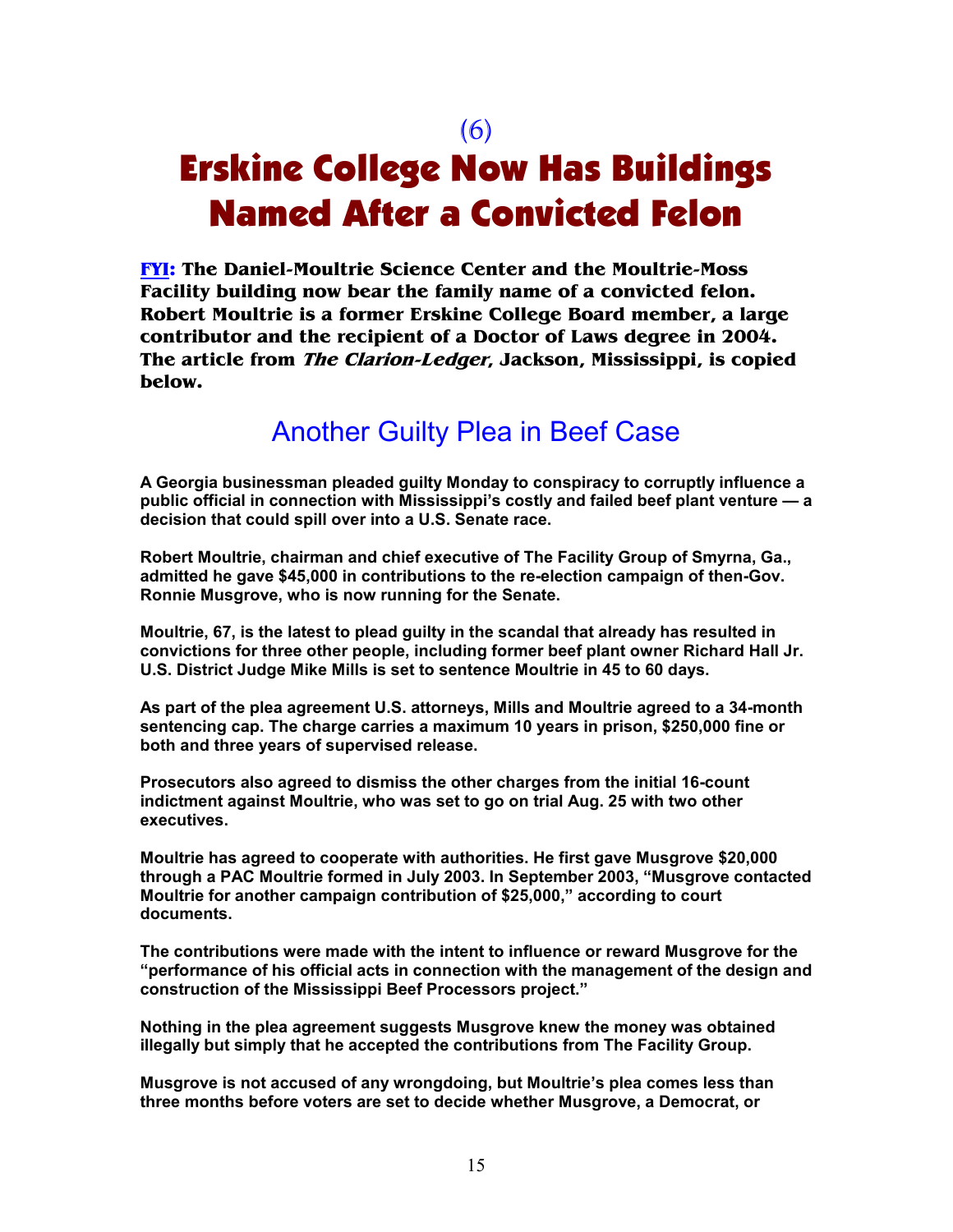**Republican Roger Wicker will fill the Senate seat vacated by Trent Lott. The election is Nov. 4.** 

**"There is nothing in the plea agreement that indicates any quid pro quo," Musgrove campaign spokesman Adam Bozzi said Monday. "And whatever Robert Moultrie's intentions were to influence future acts were misdirected. The Land, Water and Timber Resource Board was responsible for all contracts, and they approved contracting with The Facility Group."** 

**In March 2003, the state and bank officials chose Facility Construction Managements to manage the project in Oakland. The plant opened on Aug. 23, 2004, and closed three months later, costing Mississippi taxpayers more than \$55 million.** 

**In addition to Hall, Sean Carothers, whose company built the plant in Yalobusha County, pleaded guilty. Hall received eight years, and Carothers' 21 months was reduced to a year and a day.** 

**Another person charged, James Draper, 59, a refrigeration salesman from Mount Juliet, Tenn., was convicted July 23 of money laundering and interstate transportation of money obtained by fraud. He faces 30 years in prison and a \$750,000 fine.** 

**Charles Morehead, 57, of Lilburn and Nixon Cawood, 58, of Woodstock, both charged in the same indictment with Moultrie, are set to be tried Aug. 25.**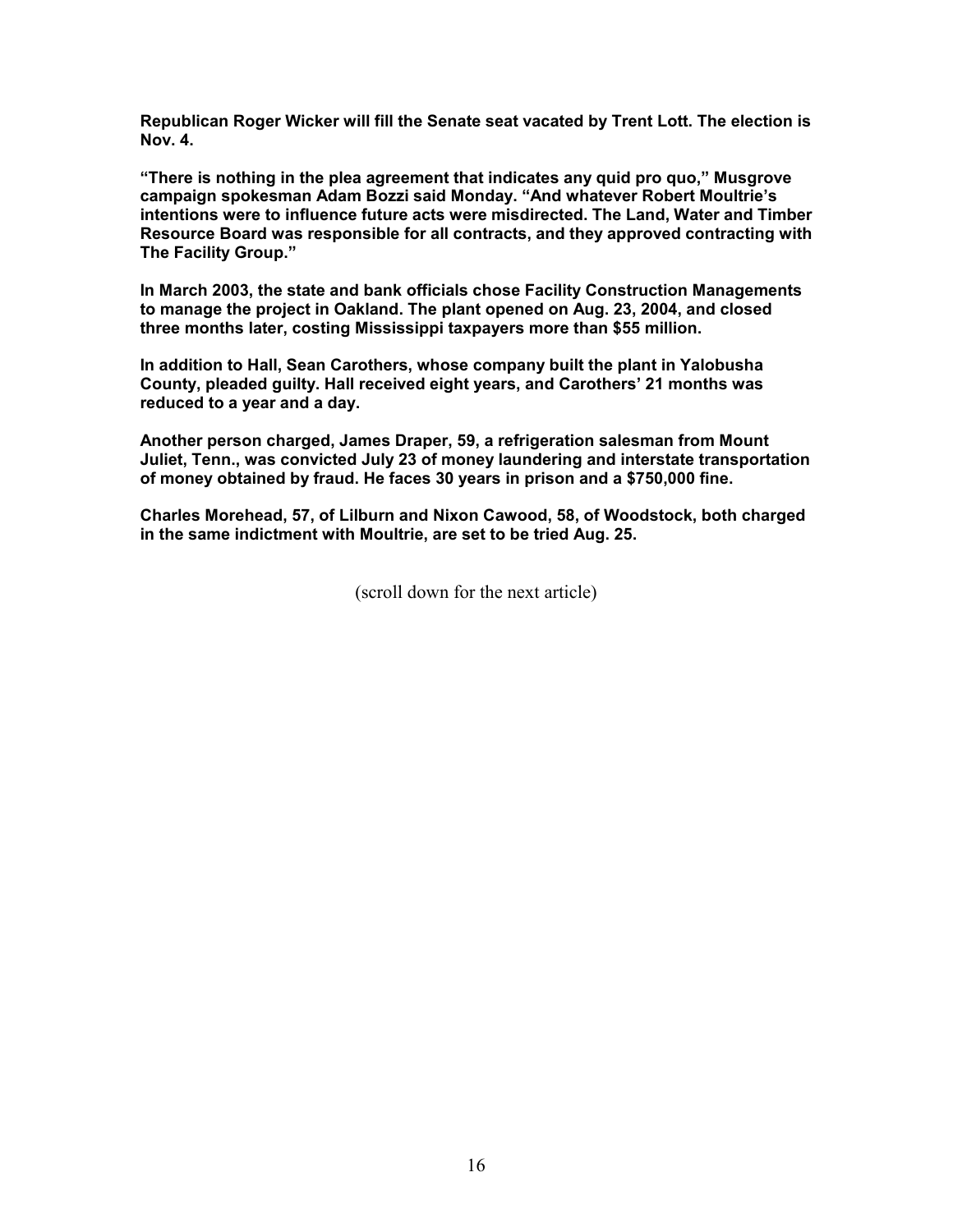(7)

### Bush's DUI Trial Continued

**Because a witness was ill and unable to be present, Dr. Michael Bush's DUI trial has been continued until October.** 

**Dr. Michael Bush is the recently appointed Vice-President of Development at ETS. Professor Bush, a minister in the PC(USA), was teaching courses in preaching until his appointment to an administrative position.** 

**According to the arrest report of the Abbeville Sheriff's Office, Bush was arrested early Sunday morning (4/26/08) at 1:37 AM and released on Sunday afternoon at 1:15 PM. It is also reported that he refused a field sobriety test. He was released without bail on his own recognizance.** 

**This is an unfortunate matter for Dr. Bush, his family, and the ETS community. One wonders why Bush was not placed on administrative leave, with full pay, until the matter has been resolved.** 

**ARPTalk will report on the outcome of the trial proceedings when they occur.** 

**This article and the above article regarding Mr. Robert Moultrie have SHOCK VALUE because no one at Erskine has been willing to deal with them openly. Do not the administrators realize that these issues also concern the ARPC?** 

**These incidences are NOT reported on by ARPTalk in order to embarrass Mr. Moultrie and Dr. Bush. Their embarrassment is of their own making. Nor is the point of this article to imply that Mr. Moultrie and Dr. Bush are "bad" people. It is proverbial that "good" people often make "bad" decisions.** 

**These incidences are reported on by ARPTalk because no one is willing to report on them at Erskine. These incidences are embarrassing and that is why they NEED to be acknowledged. If we are not willing to report on the embarrassing and painful, we call into question our transparency and integrity. Integrity is built by owning the "bad."**